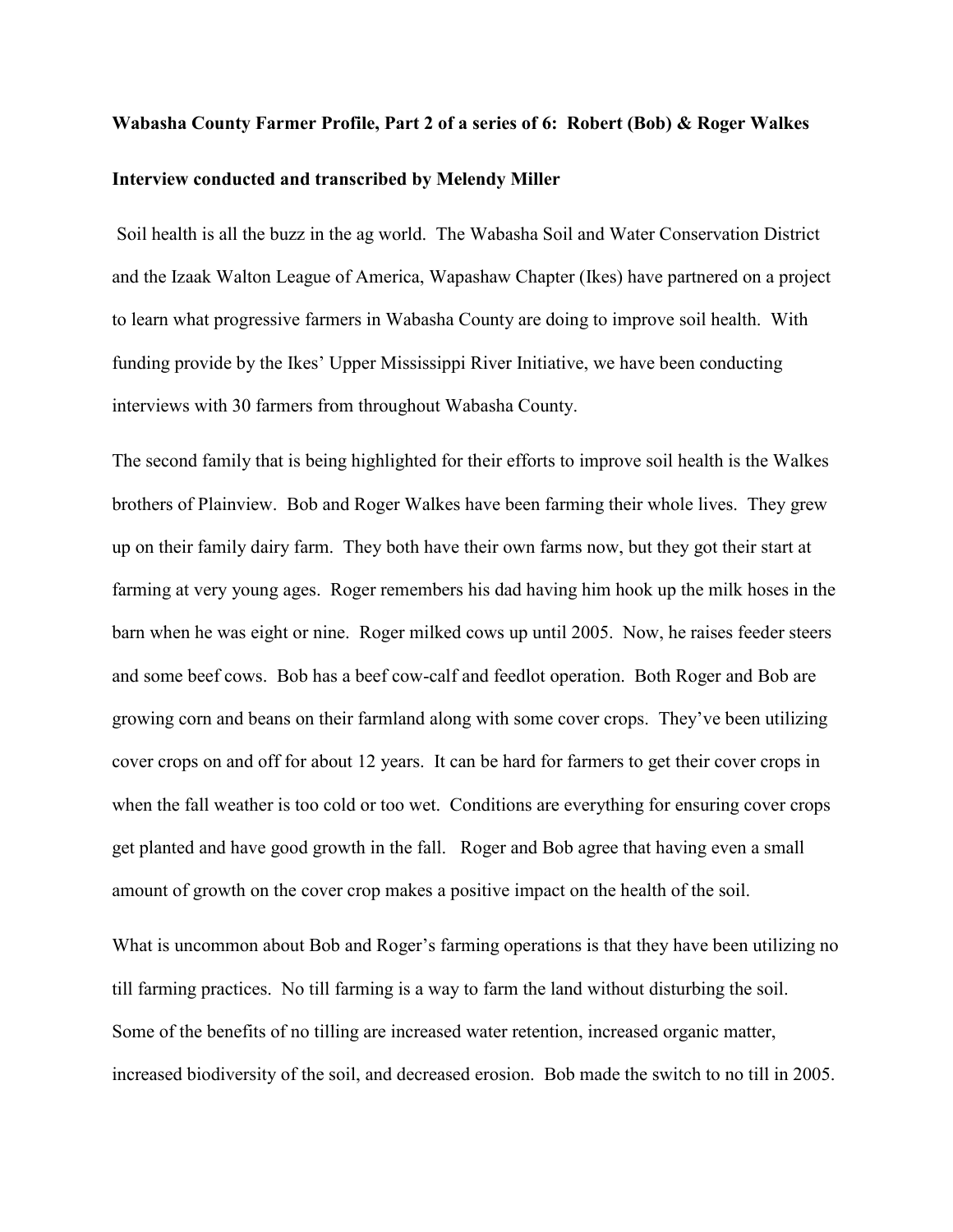"Going no till was an easy choice because there is a lot less investment in machinery and time out in the field. I think it is most farmers goals to leave the land in better shape than they got it. It just seems like taking care of the land and soil is the right thing to do, and I've been trying to do that since I started farming." Roger made the switch to no till not long after his brother. His brother was the biggest influence on him switching to no till. "I actually started doing no till because my brother did it. I kind of chuckled and thought we'll see how this works, but his crops ended up looking pretty good, so I gave it a shot." Both Roger and Bob said that it was a gradual transition for them to switch to no till. Bob started by planting soybeans into corn stalks and eventually worked up to having the whole farm into no till. "I've always planted my soybeans into my cornstalks using no till, and that worked really well. Finally, I got kind of gutsy and tried a little corn on the beans. It ended up being the easiest transition. In time we tried corn into the corn stalks, and that worked too." Roger said that when he first started utilizing no till, he did just a little bit more no till every year. They have seen the benefits of no till, and they both agree they wouldn't go back to using tillage. "I wouldn't spend any time from my day out there doing tillage. I don't believe in tillage anymore and I wish there were more people that saw the benefits of not tilling. It doesn't only improve the soil; it also saves a lot of money and time," stated Roger.

They have seen the results of their efforts on their soil tests and yield maps. Roger and Bob soil test their land every four years. Bob has most of his fields pushing 4% organic matter, but he still wants to see improvement after every soil test. Roger is happy with his soil test results, but he is also always looking to improve his soil profile. While no till is great for soil health, it is also economical. Farmers, like Roger and Bob, that have switched to no till are spending less time in the field, spending less money on fuel, and over time have been able to decrease their